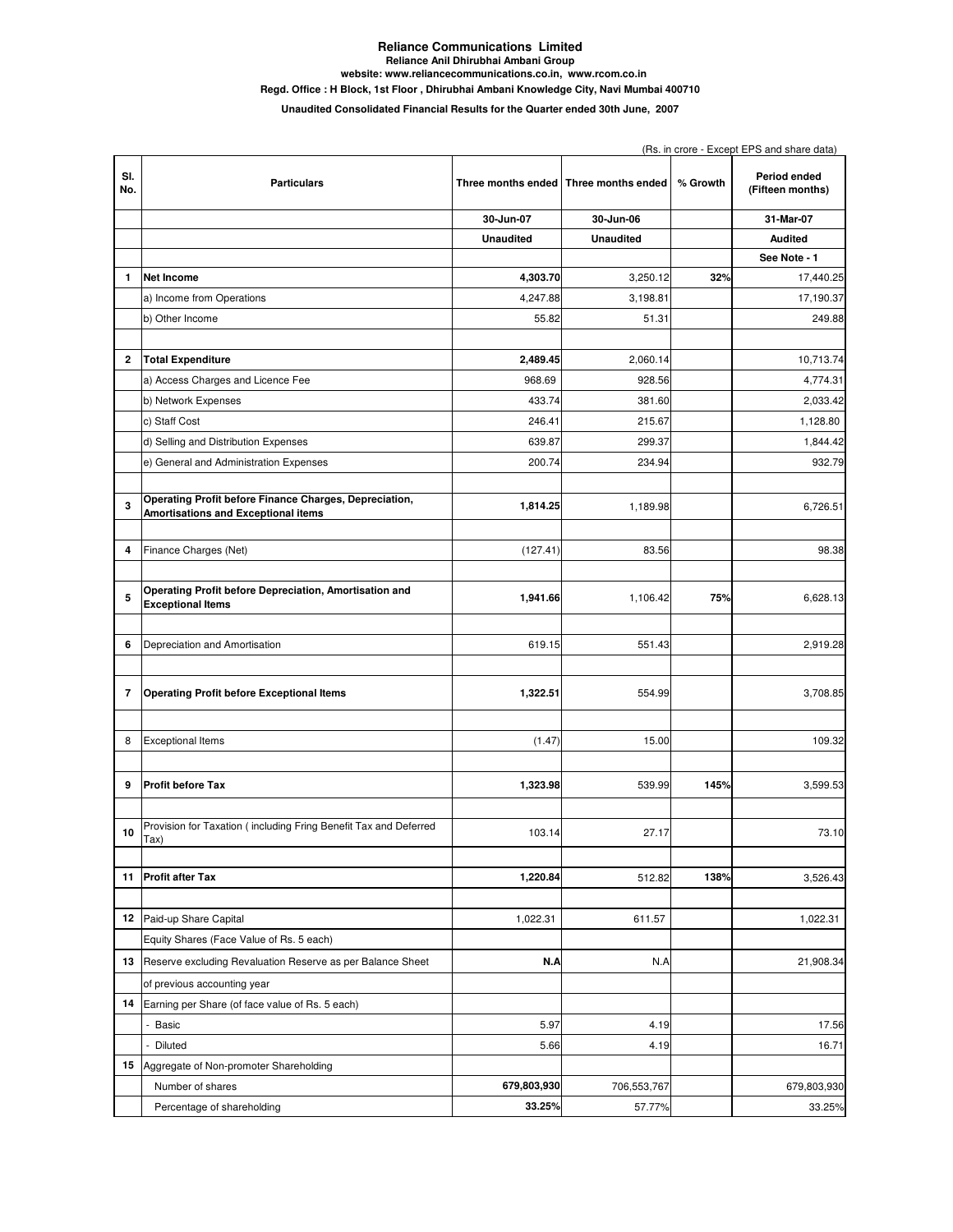|    | <b>Segment Analysis</b><br>Rs. in Crore                         |                  |                                       |                                  |  |  |  |  |
|----|-----------------------------------------------------------------|------------------|---------------------------------------|----------------------------------|--|--|--|--|
|    |                                                                 |                  | Three months ended Three months ended | Period ended<br>(Fifteen months) |  |  |  |  |
|    |                                                                 | 30-Jun-07        | 30-Jun-06                             | 31-Mar-07                        |  |  |  |  |
|    |                                                                 | <b>Unaudited</b> | <b>Unaudited</b>                      | <b>Audited</b>                   |  |  |  |  |
| 16 | <b>Segment Revenue</b>                                          |                  |                                       |                                  |  |  |  |  |
|    | a) Wireless                                                     | 3,372.97         | 2,431.96                              | 12,818.43                        |  |  |  |  |
|    | b) Global                                                       | 1,303.32         | 1,234.04                              | 7,050.79                         |  |  |  |  |
|    | c) Broadband                                                    | 383.29           | 227.07                                | 1,312.98                         |  |  |  |  |
|    | d) Investments                                                  | 38.04            | 35.53                                 | 130.18                           |  |  |  |  |
|    | d) Others / Unallocated                                         | 60.99            | 67.52                                 | 418.57                           |  |  |  |  |
|    | Total                                                           | 5,158.61         | 3,996.12                              | 21,730.95                        |  |  |  |  |
|    | Less: Inter-segment Revenue                                     | (854.91)         | (746.00)                              | (4,290.70)                       |  |  |  |  |
| 17 | Net after Inter-segment Revenue                                 | 4,303.70         | 3,250.12                              | 17,440.25                        |  |  |  |  |
|    |                                                                 |                  |                                       |                                  |  |  |  |  |
|    | 18 Segment results                                              |                  |                                       |                                  |  |  |  |  |
|    | Profit / (Loss) before tax and interest from each segment       |                  |                                       |                                  |  |  |  |  |
|    | a) Wireless                                                     | 928.42           | 484.62                                | 2,737.21                         |  |  |  |  |
|    | b) Global                                                       | 189.81           | 124.14                                | 861.61                           |  |  |  |  |
|    | c) Broadband                                                    | 127.18           | 49.49                                 | 349.90                           |  |  |  |  |
|    | d) Investments                                                  | 38.04            | 35.53                                 | 111.13                           |  |  |  |  |
|    | e) Others / Unallocated                                         | (88.35)          | (55.23)                               | (252.62)                         |  |  |  |  |
|    | Total                                                           | 1,195.10         | 638.55                                | 3,807.23                         |  |  |  |  |
|    | Less: Finance Charges (Net)                                     | (127.41)         | 83.56                                 | 98.38                            |  |  |  |  |
|    | Less : Other Unallocable expenditure net of un-allocable income | (1.47)           | 15.00                                 | 109.32                           |  |  |  |  |
| 19 | <b>Profit Before Tax</b>                                        | 1,323.98         | 539.99                                | 3,599.53                         |  |  |  |  |
| 20 | <b>Capital Employed</b>                                         |                  |                                       |                                  |  |  |  |  |
|    | (Segment Assets - Segment Liabilities)                          |                  |                                       |                                  |  |  |  |  |
|    | a) Wireless                                                     | 16,936.17        | 15,687.29                             | 18,646.17                        |  |  |  |  |
|    | b) Global                                                       | 5,973.41         | 6,495.61                              | 5,684.65                         |  |  |  |  |
|    | c) Broadband                                                    | 3,127.63         | 2,876.69                              | 3,029.83                         |  |  |  |  |
|    | d) Investments                                                  | 15,474.16        | 11,090.84                             | 14,494.71                        |  |  |  |  |
|    | e) Others / unallocated                                         | 1,843.95         | 2,906.65                              | 2,117.31                         |  |  |  |  |

**Total 43,355.32** 39,057.08 43,972.67